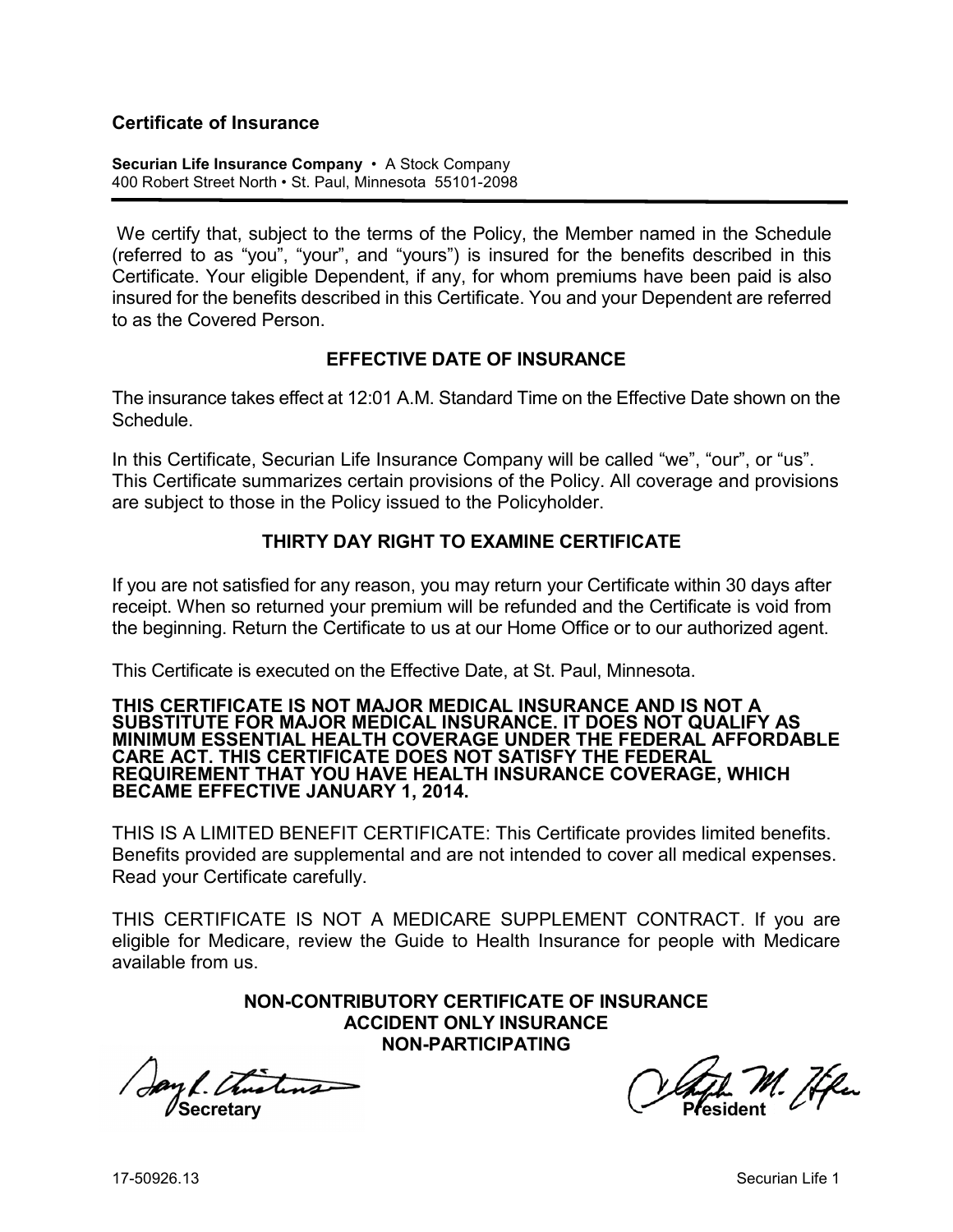# **INDEX**

| Provision                             | Page Number    |
|---------------------------------------|----------------|
| <b>Accidental Death Benefit</b>       | 3              |
| <b>Changes in Coverage</b>            | 5              |
| <b>Claim Provisions</b>               | 9              |
| <b>Definitions</b>                    | 4              |
| <b>Eligibility and Effective Date</b> | 5              |
| <b>Exclusions</b>                     | 6              |
| <b>General Provisions</b>             | 8              |
| Individual Termination of Insurance   | 6              |
| Premiums                              | $\overline{7}$ |
| <b>Schedule of Benefits</b>           | 3              |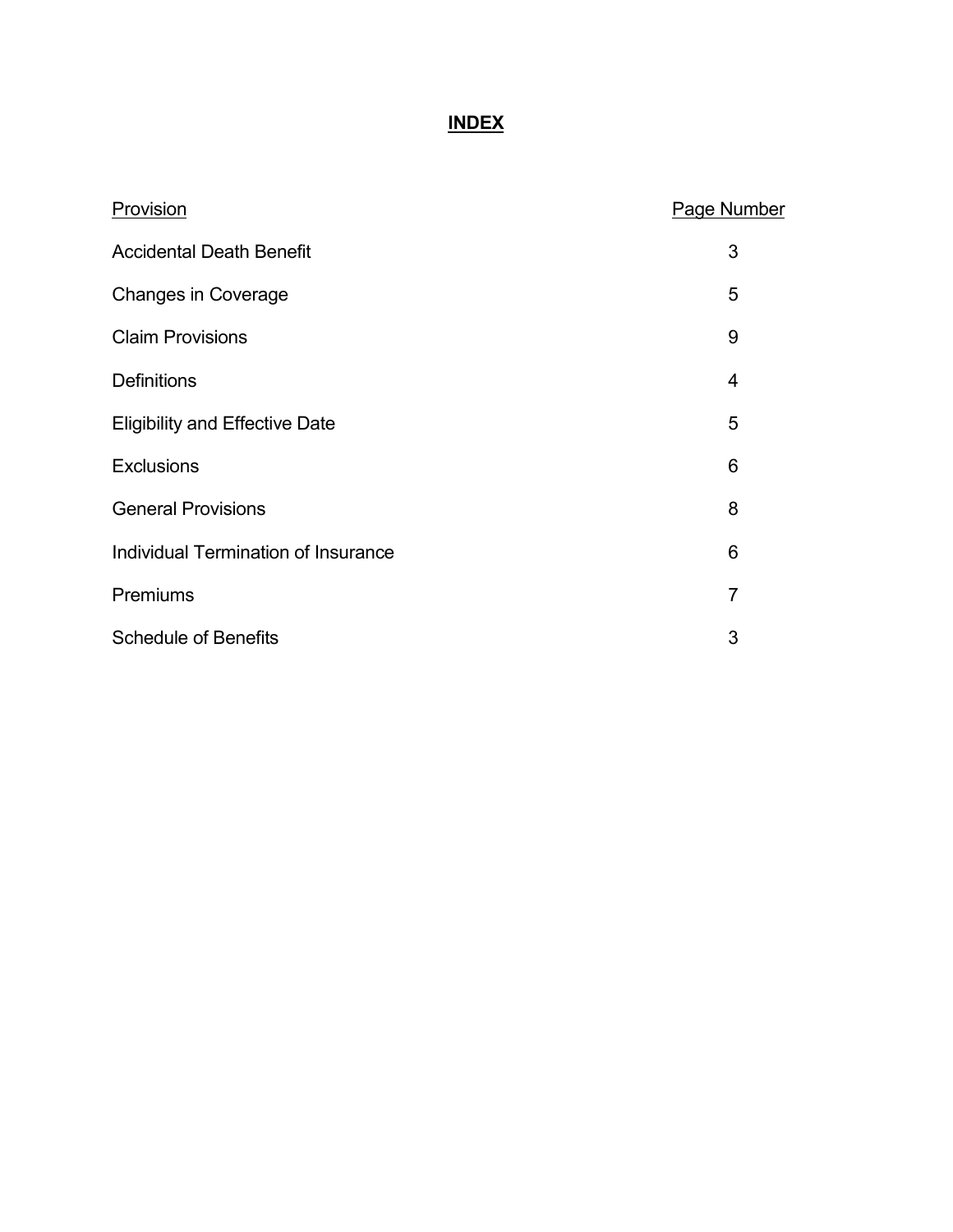## **SCHEDULE OF BENEFITS**

Policyholder: Legionnaire Insurance Trust Policy Number: 9000 Original Certificate Effective Date: December 1, 2018

Insured Person(s): Effective Date:

Member: Legionnaire December1, 2018

## **NON-CONTRIBUTORY COVERAGE**

#### **ACCIDENTAL DEATH BENEFIT**

Amount of Insurance: \$30,000

The Non-Contributory coverage is provided to you at no cost for a period of 12 months. At the end of the 12 month period you may be offered the option to: 1) renew the amount of the Non-Contributory coverage for a specific premium amount; or 2) purchase a higher amount of contributory coverage.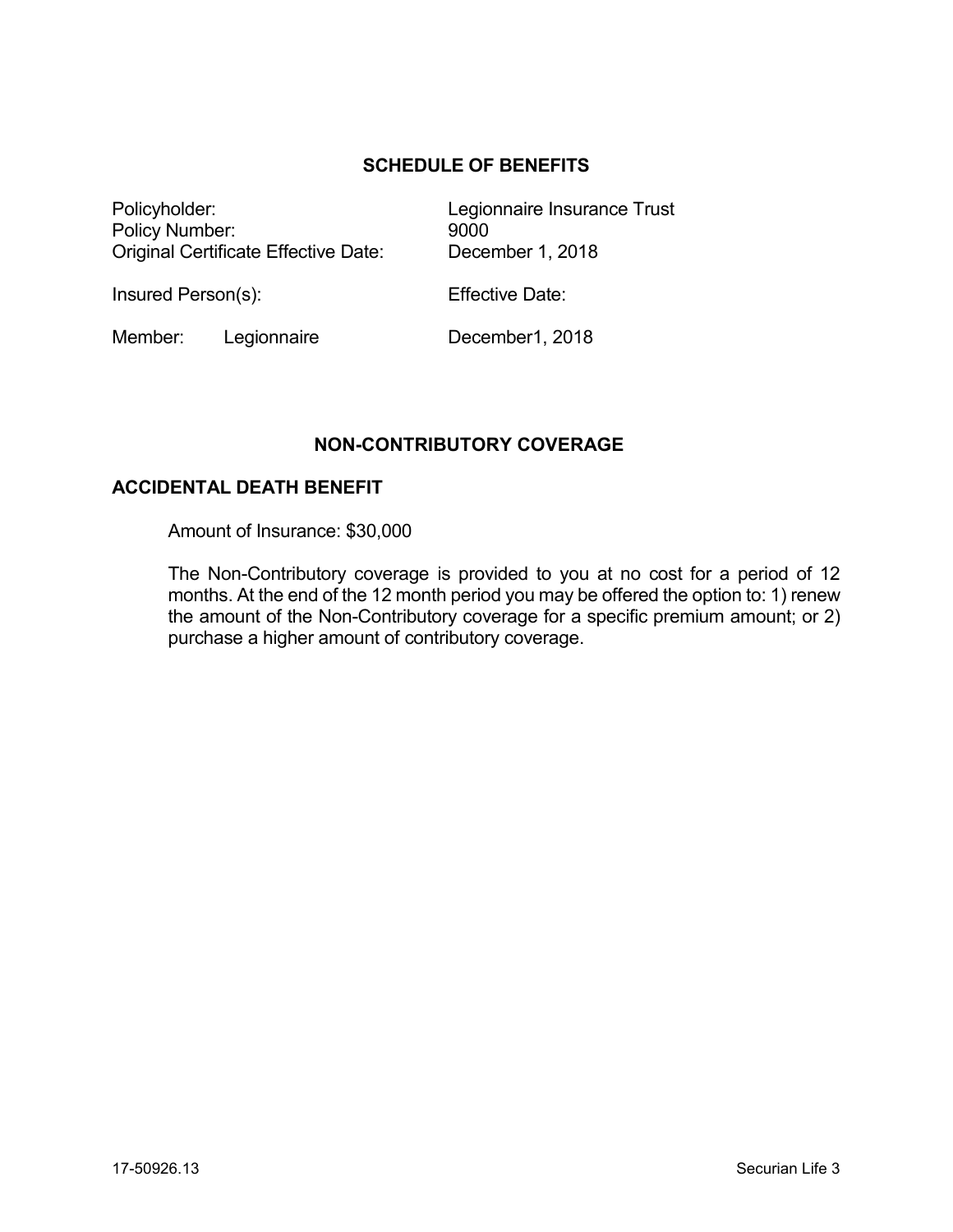#### **DEFINITIONS**

When used in this Certificate the following words and phrases have the meaning given. The use of any personal pronoun includes both genders.

**AIRCRAFT** means a vehicle which: 1) has a valid certificate of airworthiness; and 2) is being flown by a pilot with a valid license to operate the vehicle.

**BENEFICIARY** means the person or entity named by the insured Member, on forms and in a manner approved by us, to receive benefits.

**COVERED PERSON** means the insured Member.

**INJURY** means bodily injury caused by an accident. The accident must be unintended, unexpected and unforeseen and occur while the Covered Person's insurance is in force under the Policy. The Injury must be the direct cause of loss and must be independent of all other causes. The Injury must not be caused by or contributed to by Sickness.

**LOSS** means the death of the Covered Person or any physical impairment or other benefit covered under the terms of the Policy and any attached Riders.

**LOSS OF A HAND OR FOOT** means complete Severance through or above the wrist or ankle joint.

**LOSS OF SIGHT** means the total, permanent loss of all vision in one eye which is irrecoverable by natural, surgical or artificial means. Loss of Sight must be certified by a licensed physician who specializes in ophthalmology and is certified by the American Board of Ophthalmology.

**MEMBER** means a member of the Policyholder who has been accepted by us and has paid any required premium. The terms "you", "your" and "yours" mean the Member.

**PHYSICIAN** means a person licensed by the state in which he is resident to practice the healing arts. He must be practicing within the scope of his license for the service or treatment given.

A Covered Person and his immediate family will not be considered a Physician.

**POLICY** means the group policy issued to the Policyholder providing the benefits described.

**POLICYHOLDER** means the legal entity in whose name the Policy is issued, as shown on the Schedule.

**POLICY MONTH** means the period of time starting on the first day of the month; it ends on the last day of the same month.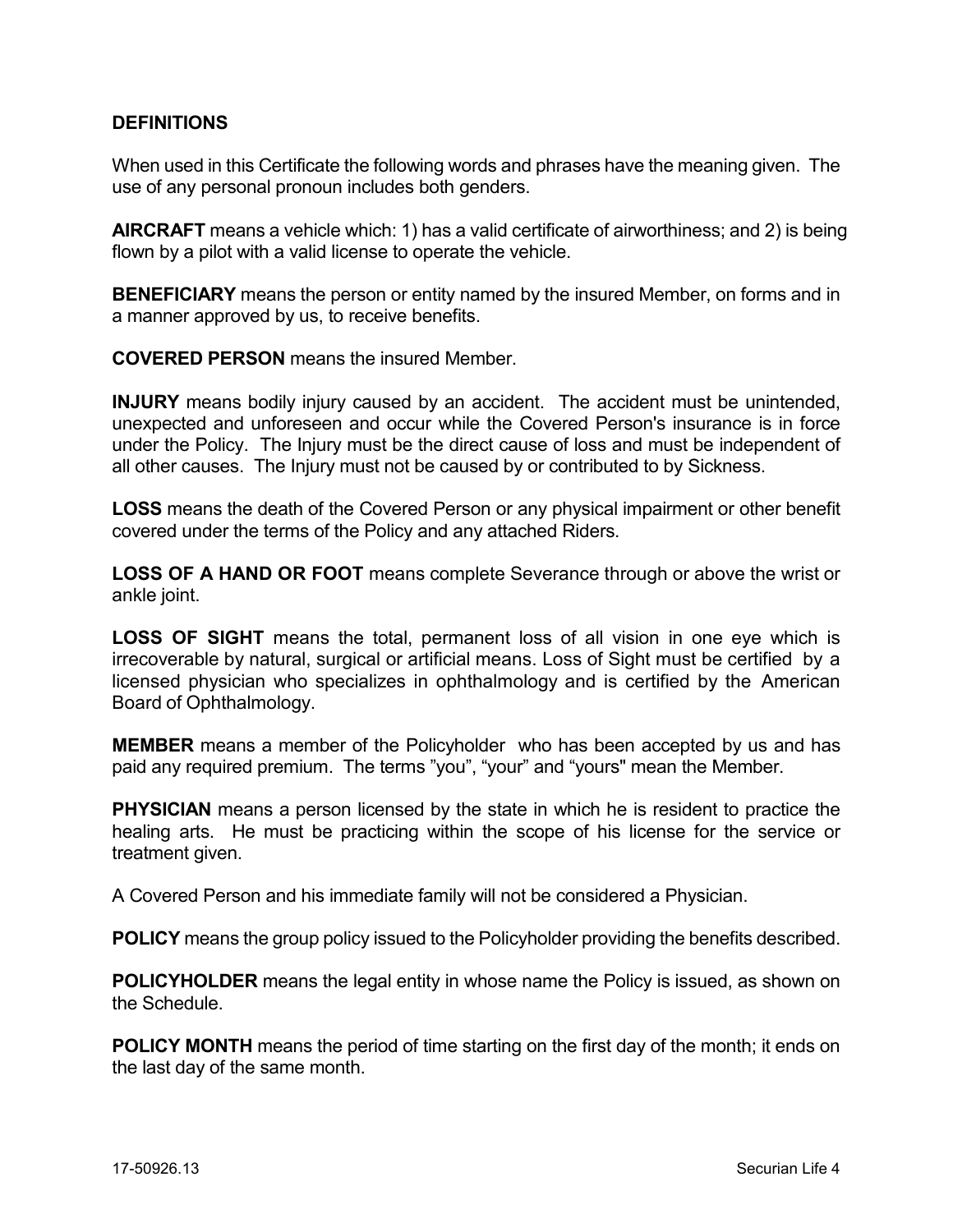**SCHEDULE** means the Schedule of Benefits.

**SEVERANCE** means the complete and permanent separation and dismemberment of the part from the body.

**SICKNESS** means an illness or disease of the mind or body.

#### **ELIGIBILITY AND EFFECTIVE DATE OF INSURANCE**

#### **ELIGIBILITY**

Active Members in good standing age 18 and over with a domestic U.S. address including military personnel stationed overseas will be eligible for insurance as Covered Persons.

#### **EFFECTIVE DATE OF INSURANCE**

**EFFECTIVE DATE** The Effective Date is shown on the Schedule.

#### **CHANGES IN COVERAGE**

If, after the Effective Date of Insurance, you request a change in benefits for a Covered Person, the Effective Date of Insurance for the new coverage will be the beginning of the Policy Month following our acceptance of the application or change request, subject to the payment of any additional required premium.

#### **ACCIDENTAL DEATH BENEFIT**

When we receive due proof that a Covered Person dies, we will pay the benefit shown on the Schedule to his named Beneficiary; provided:

- (1) death occurs as a direct result of an Injury; and
- (2) death occurs within 365 days of the accident causing the Injury.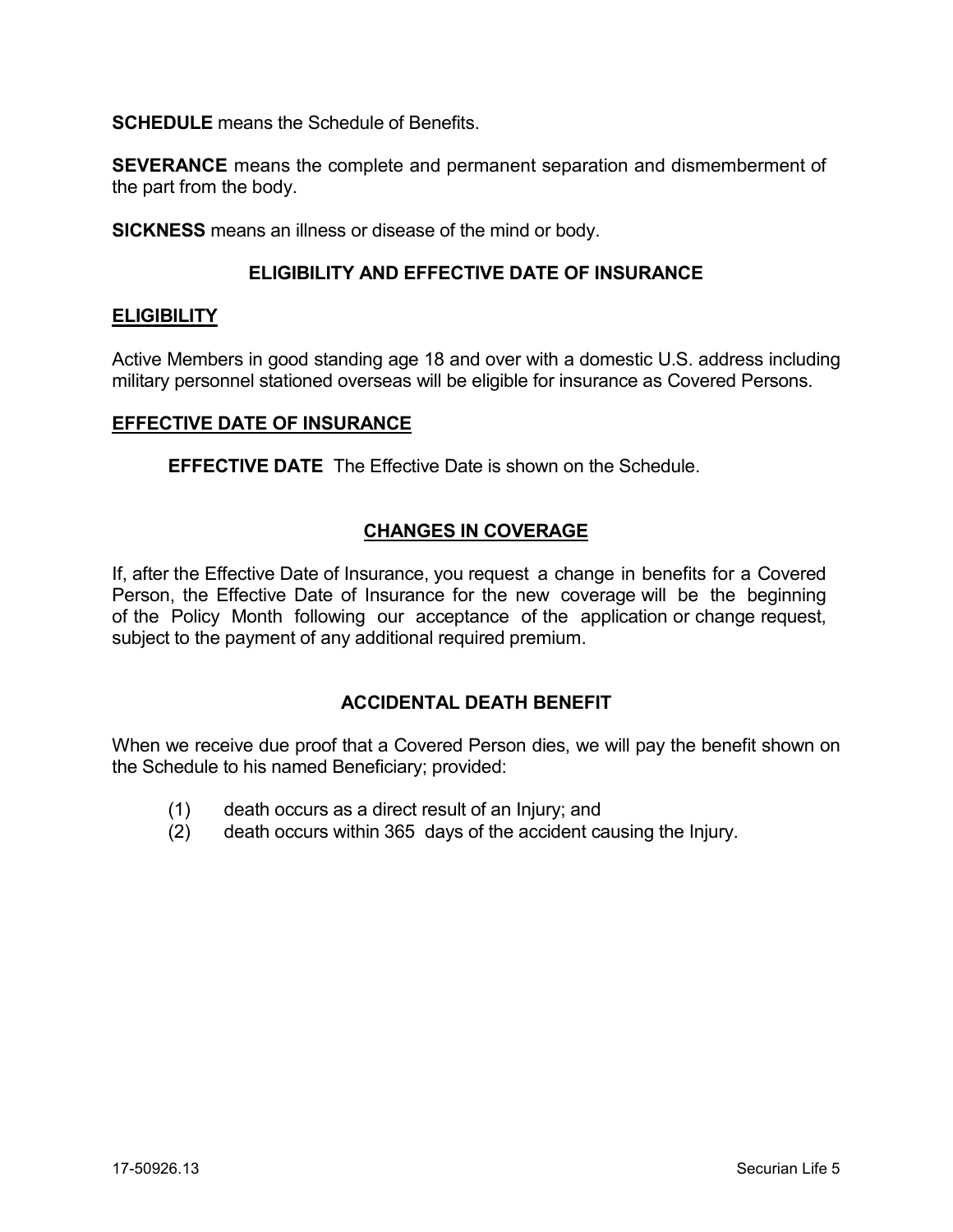### **EXCLUSIONS**

In addition to any benefit-specific exclusions, benefits will not be paid for any Injury or Loss which, directly or indirectly, in whole or in part, is caused by or results from any of the following:

- (1) intentionally self-inflicted injury, suicide or any attempt thereat while sane or insane;
- (2) declared or undeclared war or act of war;
- (3) military or combat activities while serving in the armed forces, National Guard, or organized reserve corps in any state, country, or international authority;
- (4) sickness, disease, bodily or mental infirmity or medical or surgical treatment thereof, or bacterial or viral infection, regardless of how contracted. This does not include bacterial infection that is the natural and foreseeable result of an accidental external bodily injury or accidental food poisoning.
- (5) flight in, boarding or alighting from an Aircraft or any craft designed to fly above the Earth's surface:
	- a. except as a fare paying passenger on a regularly scheduled commercial airline;
	- b. being flown by the Covered Person or in which the Covered Person is a member of the crew;
	- c. being used for:
		- i. crop dusting, spraying or seeding, giving and receiving flying instruction, fire fighting, sky writing, sky diving or hang-gliding, pipeline or power line inspection, aerial photography or exploration, racing, endurance tests, stunt or acrobatic flying; or
		- ii. any operation that requires a special permit from the FAA, even if it is granted (this does not apply if the permit is required only because of the territory flown over or landed on);
	- d. designed for flight above or beyond the earth's atmosphere;
	- e. an ultra-light or glider;<br>f. being used for the pur
	- being used for the purpose of parachuting or skydiving;
	- g being used by any military authority, except an Aircraft used by the Air Mobility Command or its foreign equivalent;
- (6) the Covered Person's intoxication as determined according to the laws of the jurisdiction in which the accident occurred;
- (7) voluntary ingestion of any narcotic, drug, poison, gas or fumes;
- (8) driving while intoxicated or driving under the influence of a controlled substance;
- (9) riding or driving as a professional in any kind of race for prize money or profit.

#### **INDIVIDUAL TERMINATION OF INSURANCE**

A Covered Person's insurance automatically ends on the first of the following dates:

- (1) The date the Policy is terminated;
- (2) The date the Grace Period ends if all premiums due have not been paid;
- (3) The premium due date after you are no longer a member of the Policyholder.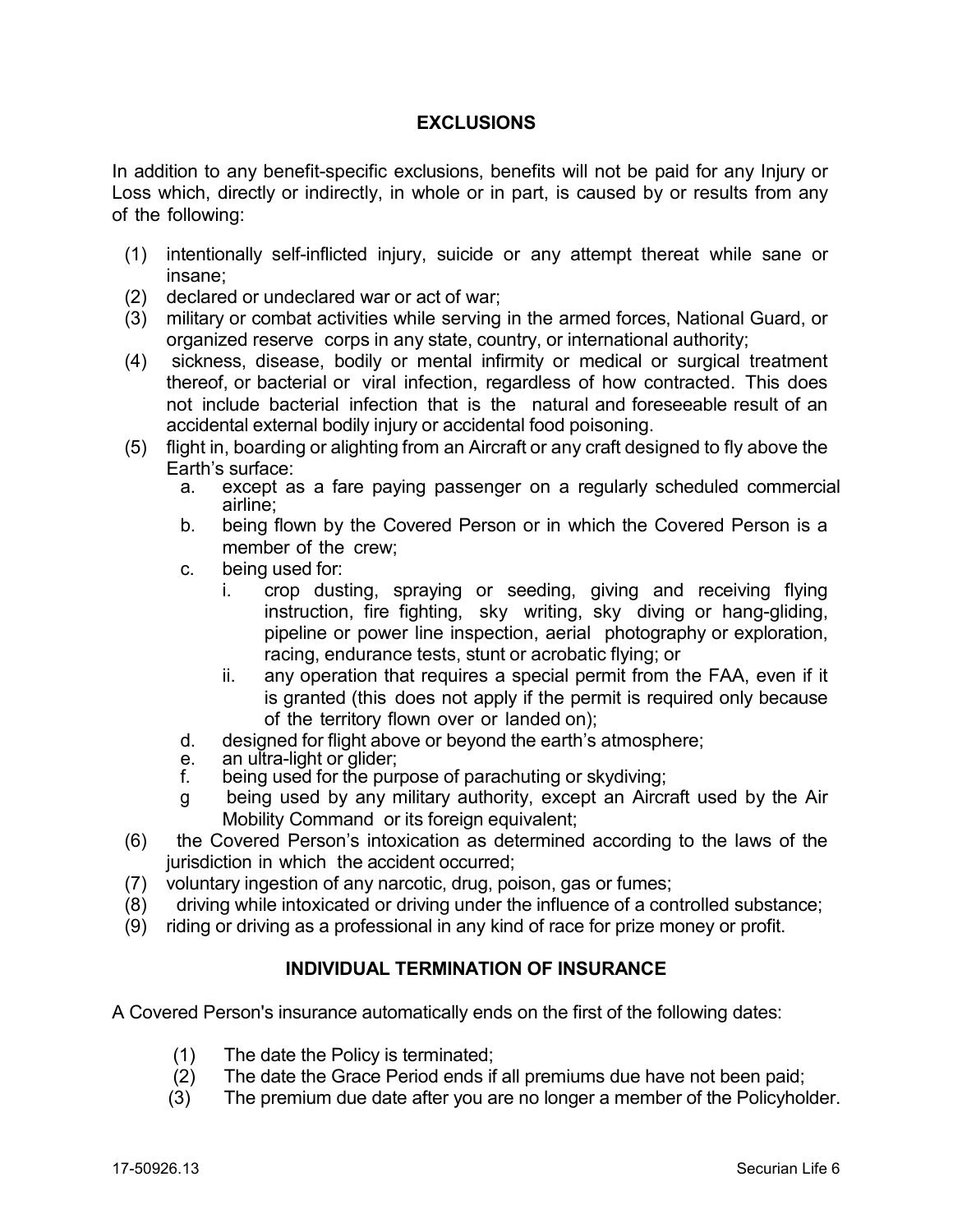#### **PREMIUMS**

We provide insurance coverage in return for premium payment. Premiums are paid to us on or before the due date.

**PREMIUM CHANGES** We have the right to change the premium rates on any premium due date. We will provide written notice at least 31 days before the date of change. The premium rates may also be changed at any time the terms of the Policy are changed.

Premiums may be paid monthly, quarterly, semi-annually, or annually. The premium mode may be changed upon request. Upon our approval, the change will be made.

**GRACE PERIOD** This Certificate has a 31 day grace period for the payment of each premium due after the first premium. Coverage will continue in force during the grace period. It will terminate at the end of the grace period if all premiums which are due are not paid. We will require payment of all premiums for the period this coverage continues in force including the premiums for the grace period.

**REINSTATEMENT OF INSURANCE** If we terminate insurance for nonpayment of premium, you may reinstate coverage within 90 days following the last unpaid premium due date. You must pay all overdue premium. The reinstated coverage will not cover a loss which occurred during the lapse period.

**UNPAID PREMIUM** When a claim is paid for a loss incurred during the Grace Period, any premium due and unpaid may be deducted from the claim payment.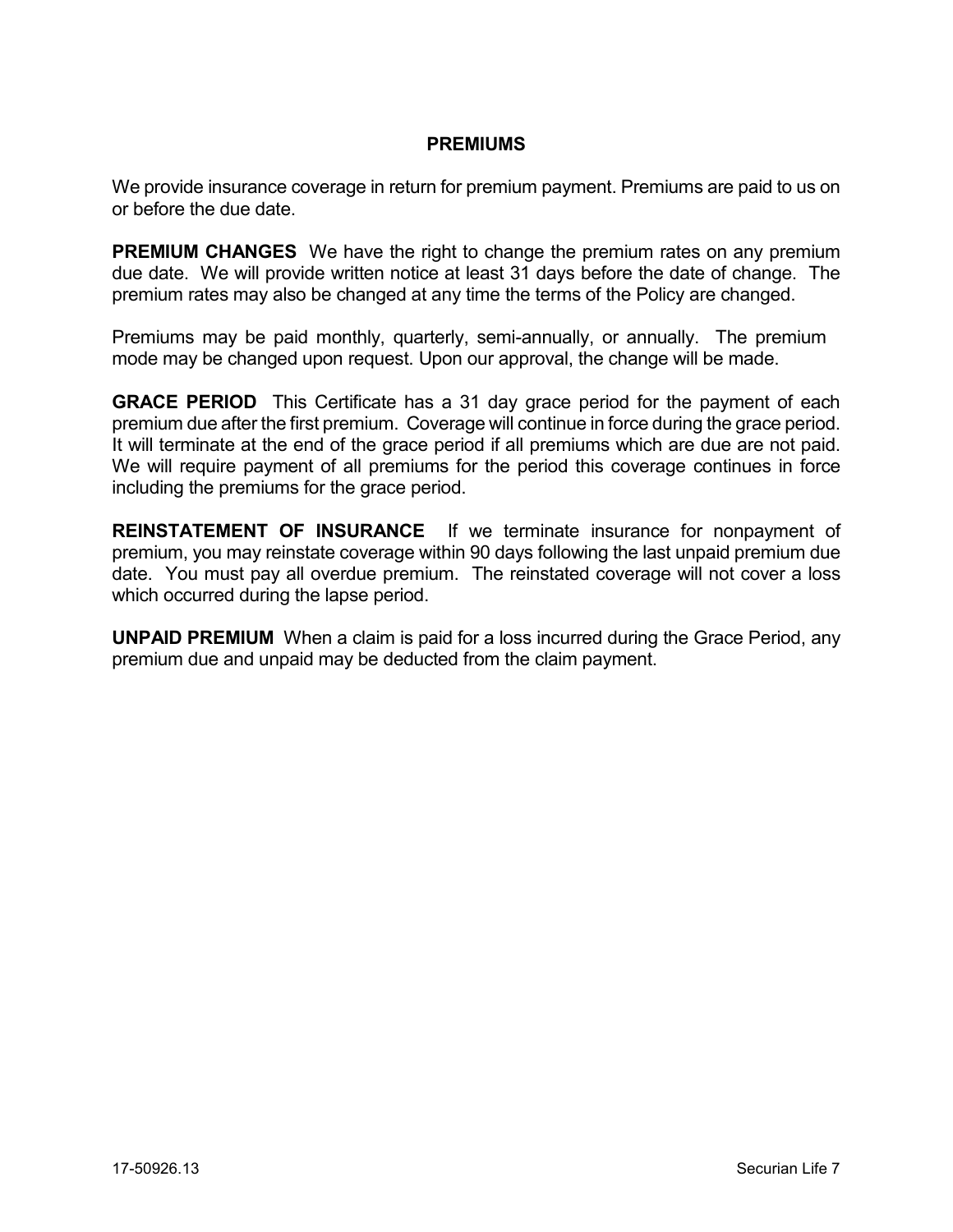#### **GENERAL PROVISIONS**

**BENEFICIARY CHANGES** You may name any person to be your Beneficiary at the time of enrollment. You may change your Beneficiary at any time. When we receive and record the change request, it will take effect as of the date you signed it. If you die prior to the date we receive and record the change, any payment we make to the new Beneficiary will be valid. The prior Beneficiary's interest ends the date the new designation takes effect.

If more than one Beneficiary is named without stating their respective interests, they will share equally. If a Beneficiary dies before you, that interest ends. The Beneficiaries that survive will share equally unless you make a written request to the contrary.

**CONFORMITY TO LAW** Any provision of the Policy which is in conflict with the laws of the state in which it is issued is amended to conform with the laws of that state.

**INCONTESTABILITY** After coverage under the Policy has been in force for two years, it can only be contested for non-payment of premiums. No statement made by a Covered Person can be used in a contest after his insurance has been in force two years during his lifetime. No statement a Covered Person makes can be used in a contest unless it is in writing and signed by him.

**MISSTATEMENT OF AGE** If the age of a Covered Person has been misstated in the enrollment form for insurance under the Policy, the benefits payable will be those which the premiums paid would have purchased based upon his correct age, otherwise, there will be an equitable adjustment of premiums.

**NONPARTICIPATING** The Policy is a nonparticipating Policy; it does not share in our surplus.

**OPTIONAL SETTLEMENT METHODS** You, or the Beneficiary after the Covered Person's death, may elect to have loss of life benefits paid in installments. Such election must be sent to us in writing. The amounts and terms of the installments will be those which we offer at the time of election.

**POLICY CHANGES** The Policy may be changed at any time by written agreement between us. No change or waiver of any of the provisions of the Policy will be valid unless made in writing by us and signed by our president, vice president, secretary or assistant secretary. No agent or other person has the authority to change or waive any provisions of the Policy.

**WORKER'S COMPENSATION** The Policy is not a Worker's Compensation Policy. It does not satisfy any requirement for coverage by Worker's Compensation Insurance.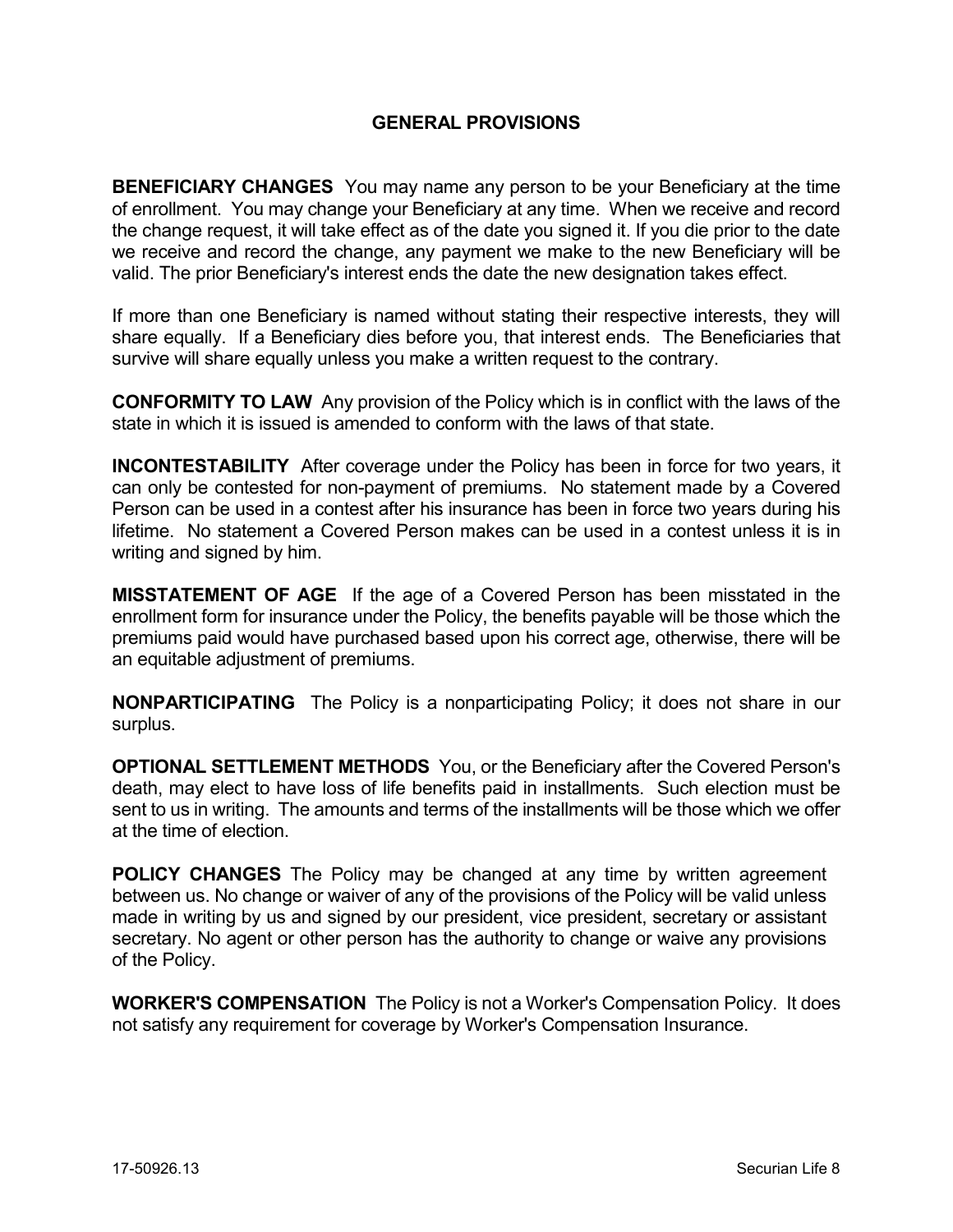## **CLAIM PROVISIONS**

**NOTICE OF CLAIM** We must be given written notice of claim within 20 days after a covered loss occurs. If notice cannot be given within that time, it must be given as soon as reasonably possible.

The notice must contain the Covered Person's name and enough information to identify him. Notice may be mailed to our Home Office or to our agent.

**CLAIM FORMS** When we receive notice of claim, the Covered Person will be sent forms to file proof of loss. If the forms are not sent within 15 days after we receive notice, then the Covered Person will meet the proof of loss requirements by giving us a written statement of the nature and extent of the loss. This must be sent to us within the time limit stated in the Proof of Loss provision.

**PROOF OF LOSS** Written proof must be sent to us within 90 days after the date the loss occurs. If it was not reasonably possible to give us written proof within 90 days, we will not reduce or deny a claim for this reason, if proof is filed as soon as reasonably possible, but (except in case of the absence of legal capacity of the claimant) no later than one (1) year from the time proof is otherwise required under the Policy.

**PAYMENT OF CLAIMS** Claims for benefits provided by the Policy will be paid no later than thirty (30) days if the claim is filed electronically, or forty-five (45) days if filed on paper, after written proof of loss is received.

Your loss of life benefits will be paid in accordance with the beneficiary designation in effect at the time of payment. If there is no such designation or no surviving beneficiary, the loss of life benefits will be paid in one lump sum to the first surviving class of the following classes of beneficiaries:

- a) lawful spouse;
- b) child(ren), in equal shares;
- c) parents, in equal shares;
- d) siblings, in equal shares.

If there is no surviving member of any of the above classes, the benefits will be paid to your estate.

Any payment that we make in good faith will fully discharge us to the extent of that payment.

The benefits can be paid in one lump sum or at your written request, in accordance with one of our available settlement plans. If you have not chosen any such settlement plan, the beneficiary can do so after your death. The beneficiary should request in writing to be paid from an available settlement plan. We must agree to the plan chosen.